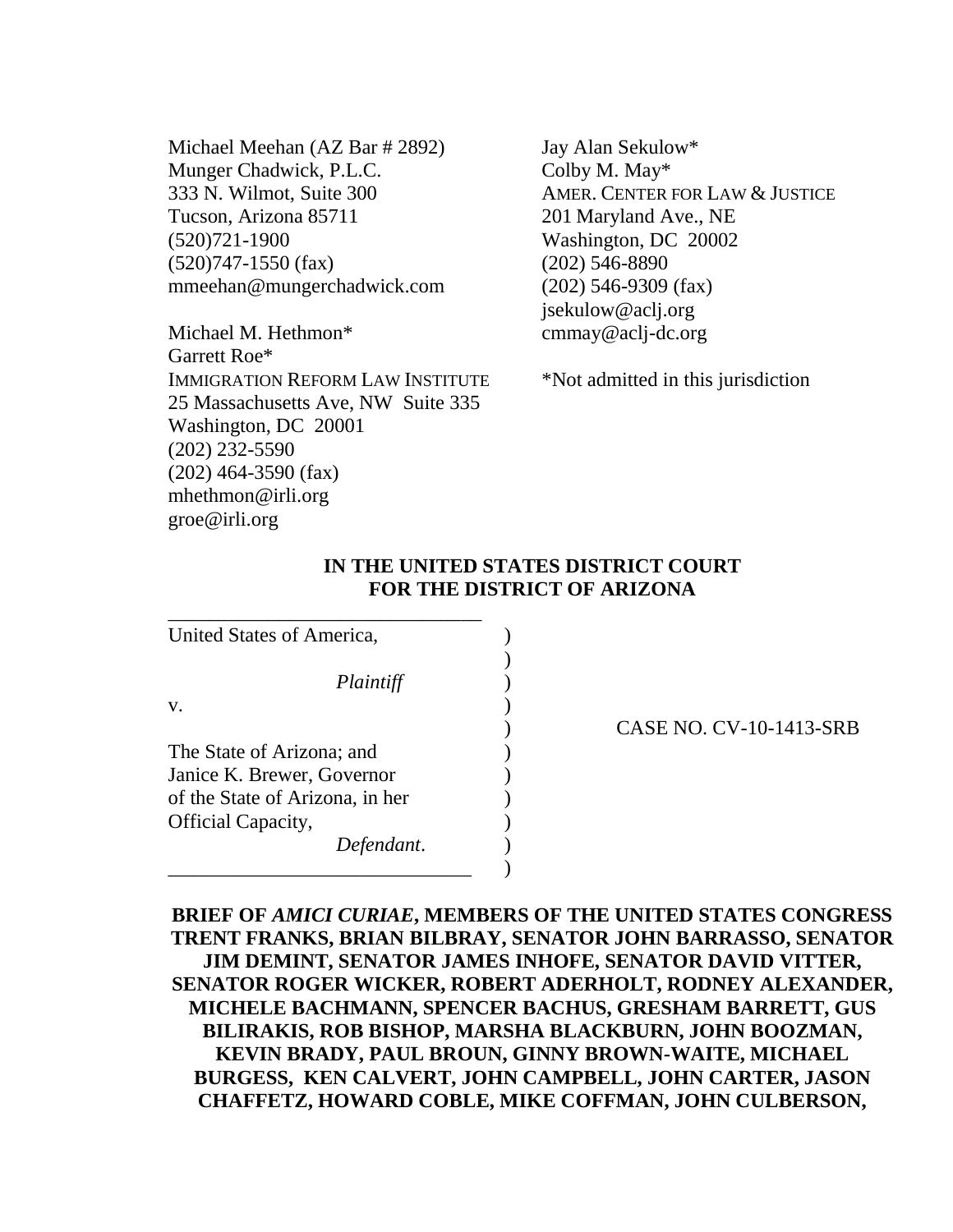**GEOFF DAVIS, DAVID DREIER, JOHN DUNCAN, JOHN FLEMING, RANDY FORBES, VIRGINIA FOXX, ELTON GALLEGLY, SCOTT GARRETT, PHIL GINGREY, LOUIE GOHMERT, BOB GOODLATTE, TOM GRAVES, WALLY HERGER, PETE HOEKSTRA, DUNCAN HUNTER, LYNN JENKINS, WALTER JONES, JIM JORDAN, STEVE KING, JACK KINGSTON, JOHN KLINE, DOUG LAMBORN, ROBERT LATTA, JERRY LEWIS, CYNTHIA LUMMIS, MICHAEL MCCAUL, TOM MCCLINTOCK, THADDEUS MCCOTTER, PATRICK MCHENRY, GARY MILLER, JEFF MILLER, JERRY MORAN, TIM MURPHY, SUE MYRICK, RANDY NEUGEBAUER, JOE PITTS, TODD PLATTS, TED POE, BILL POSEY, TOM PRICE, PHIL ROE, MIKE ROGERS, DANA ROHRABACHER, ED ROYCE, JEAN SCHMIDT, JOHN SHADEGG, MIKE SIMPSON, LAMAR SMITH, CLIFF STEARNS, JOHN SULLIVAN, GENE TAYLOR, TODD TIAHRT, ED WHITFIELD, ROB WITTMAN<sup>1</sup>**

1

 $<sup>1</sup>$  This brief is filed upon Motion to the Court. No counsel for any party authored in</sup> whole or in part this brief and no monetary contribution to the preparation of this brief was received from any person or entity other than *amici curiae*.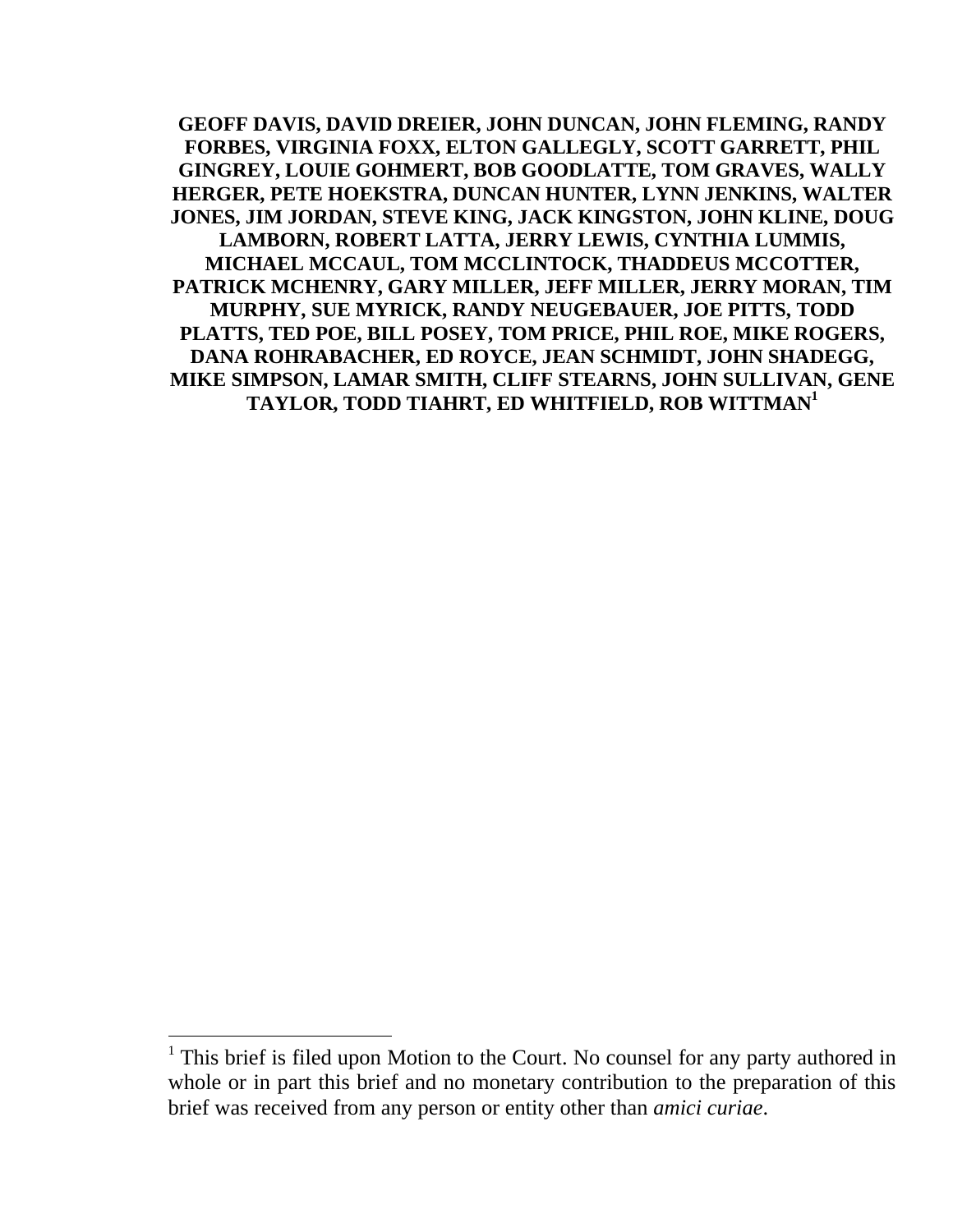# **TABLE OF CONTENTS**

| I. CONGRESS HAS PLENARY POWER OVER IMMIGRATION, AND<br>PLAINTIFF'S CLAIM THAT ITS AUTHORITY TO ENFORCE THE LAW             |  |
|----------------------------------------------------------------------------------------------------------------------------|--|
| II. S.B. 1070 IS FULLY CONSONANT WITH FEDERAL IMMIGRATION POLICY<br>THAT PROMOTES INCREASINGLY GREATER ROLES FOR STATES IN |  |
| EXHIBIT A--20 Op. Off. Legal Counsel 26 (1996)                                                                             |  |

EXHIBIT B--Mem. from Jay S. Bybee, Assistant Attorney General, Office of Legal Counsel, for the Attorney General, *Re: Non-preemption of the authority of state and local law enforcement officials to arrest aliens for immigration violations*, (Apr. 3, 2002), *available at* http://www.aclu.org/files/ FilesPDFs/ACF27DA.pdf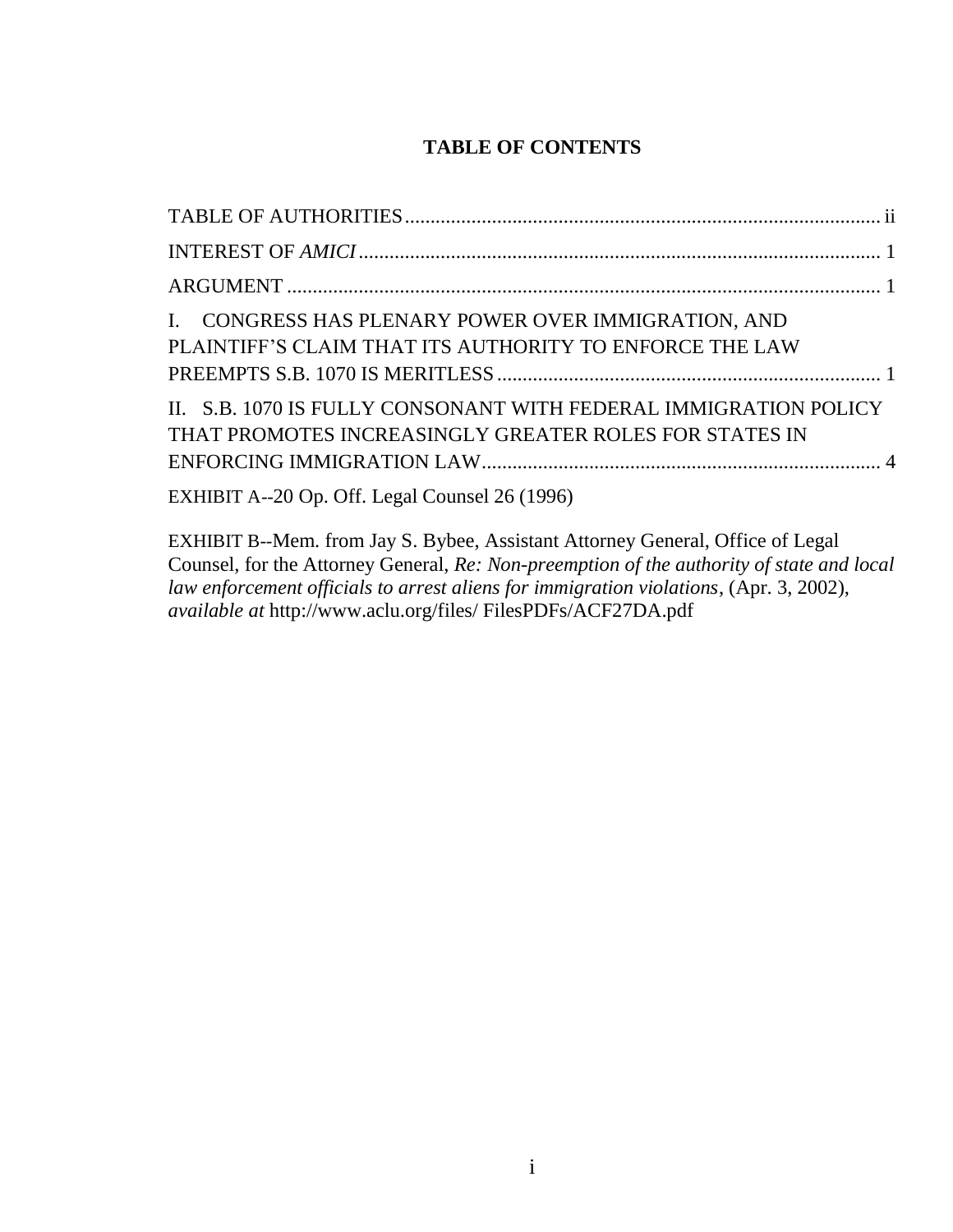# **TABLE OF AUTHORITIES**

# <span id="page-3-0"></span>*United States Supreme Court Cases*

| Hillsborough County v. Automated Med. Lab., Inc., 471 U.S. 707 (1985)4 |
|------------------------------------------------------------------------|
|                                                                        |
|                                                                        |
|                                                                        |
|                                                                        |
| Michigan Canners & Freezers v. Agric. Mktg. and Bargaining Bd.,        |
|                                                                        |
|                                                                        |
|                                                                        |
|                                                                        |
|                                                                        |
|                                                                        |
| $\mathbf{F}$                                                           |

# *Ninth Circuit Cases*

|--|--|--|--|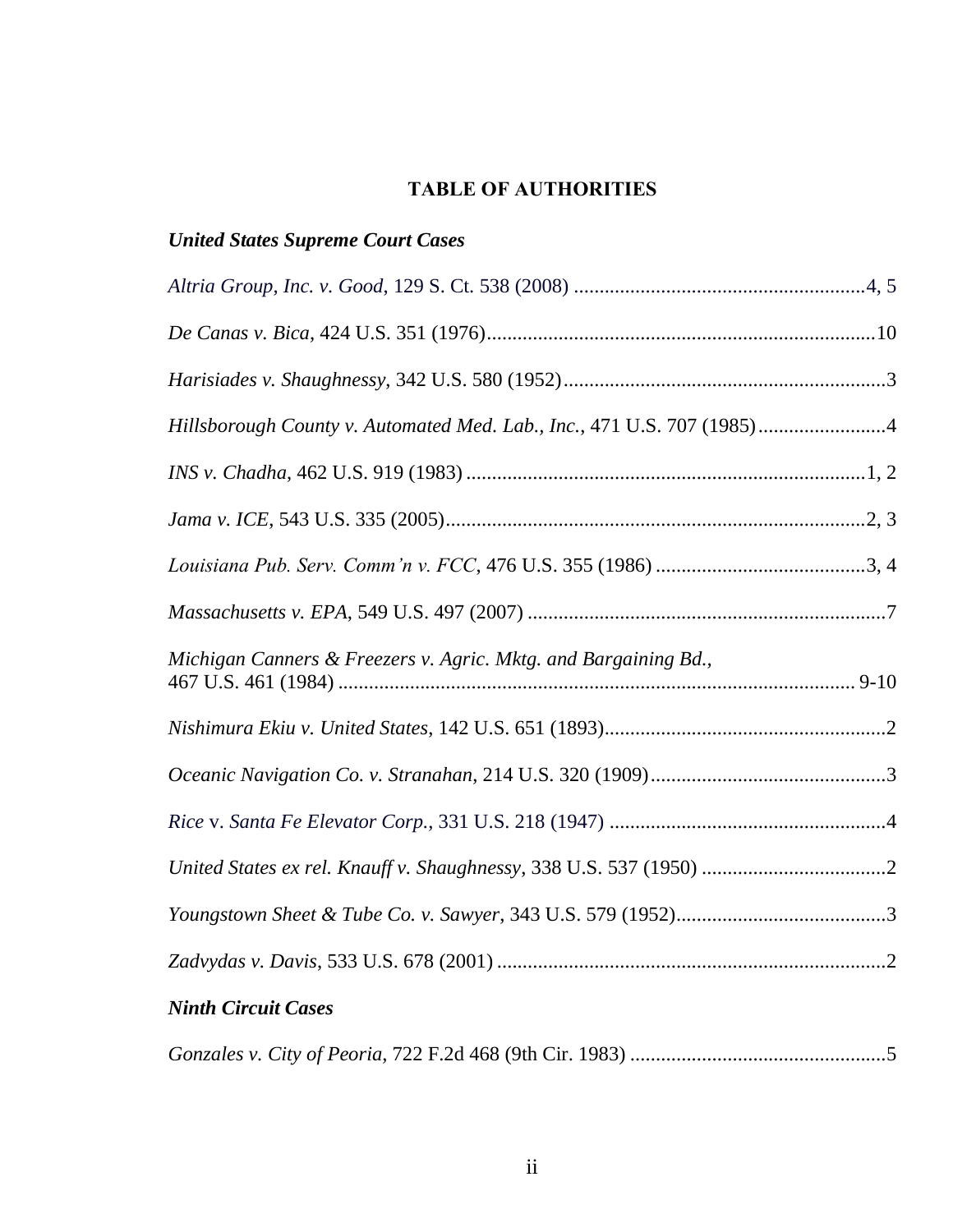Martinez-Medina v. Holder, No. 06-75778, 2010 U.S. App. LEXIS 10663 (9th Cir. May 

# **Other Cases**

| United States v. Salinas-Calderon, 728 F.2d 1298 (10th Cir. 1984)5, 9 |  |
|-----------------------------------------------------------------------|--|
|                                                                       |  |
|                                                                       |  |

# **Constitutional Provisions and Statutes** Federal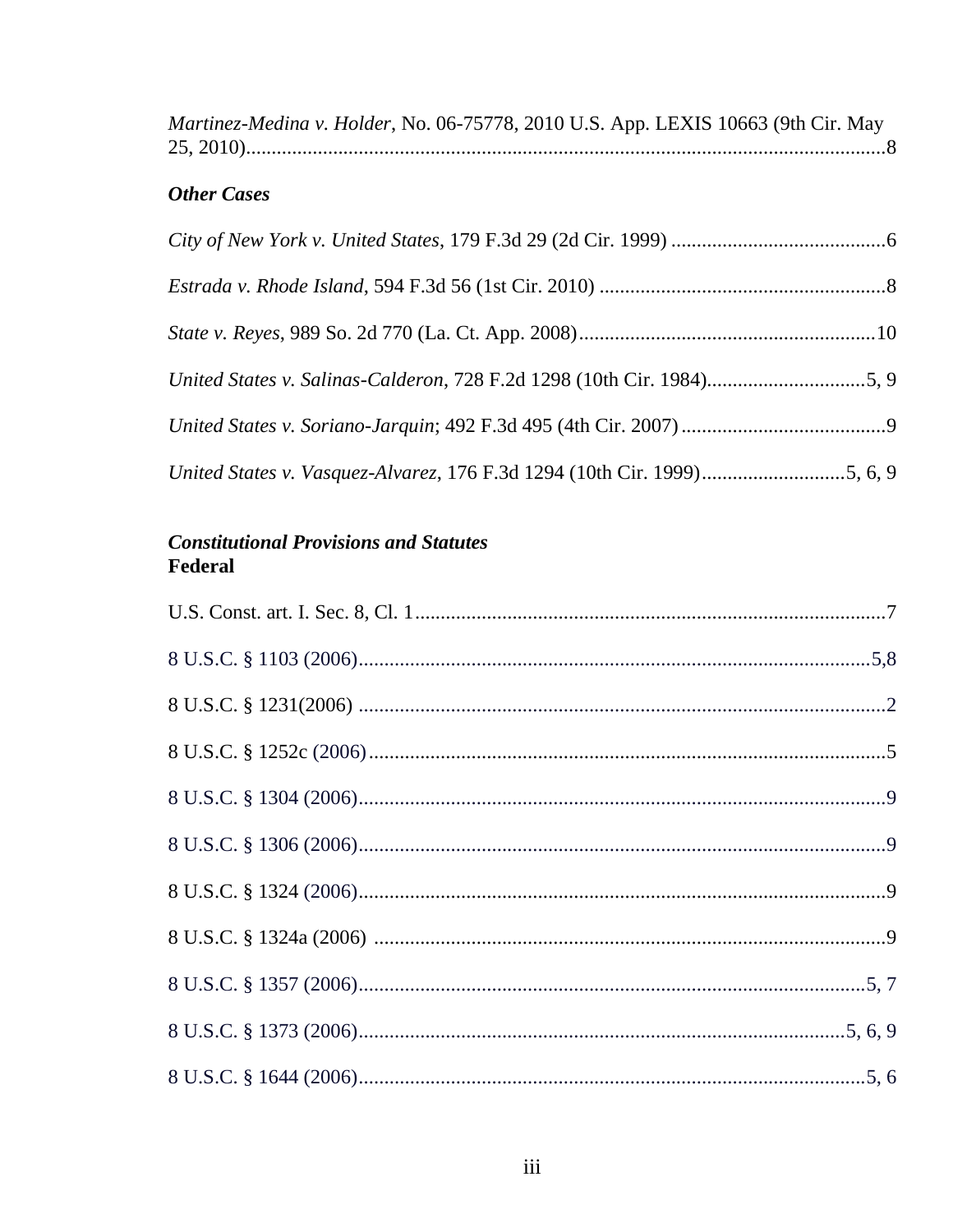| <b>State</b>                                                                                                                                                                                                                                                         |
|----------------------------------------------------------------------------------------------------------------------------------------------------------------------------------------------------------------------------------------------------------------------|
| <b>Other Sources</b>                                                                                                                                                                                                                                                 |
|                                                                                                                                                                                                                                                                      |
|                                                                                                                                                                                                                                                                      |
| Kris W. Kobach, Reinforcing the Rule of Law: What States Can and Should Do to                                                                                                                                                                                        |
| Kris W. Kobach, The Quintessential Force Multiplier: The Inherent Authority of Local                                                                                                                                                                                 |
| Mem. from Jay S. Bybee, Assistant Attorney General, Office of Legal Counsel, for the<br>Attorney General, Re: Non-preemption of the authority of state and local law<br>enforcement officials to arrest aliens for immigration violations, (Apr. 3, 2002), available |
|                                                                                                                                                                                                                                                                      |
|                                                                                                                                                                                                                                                                      |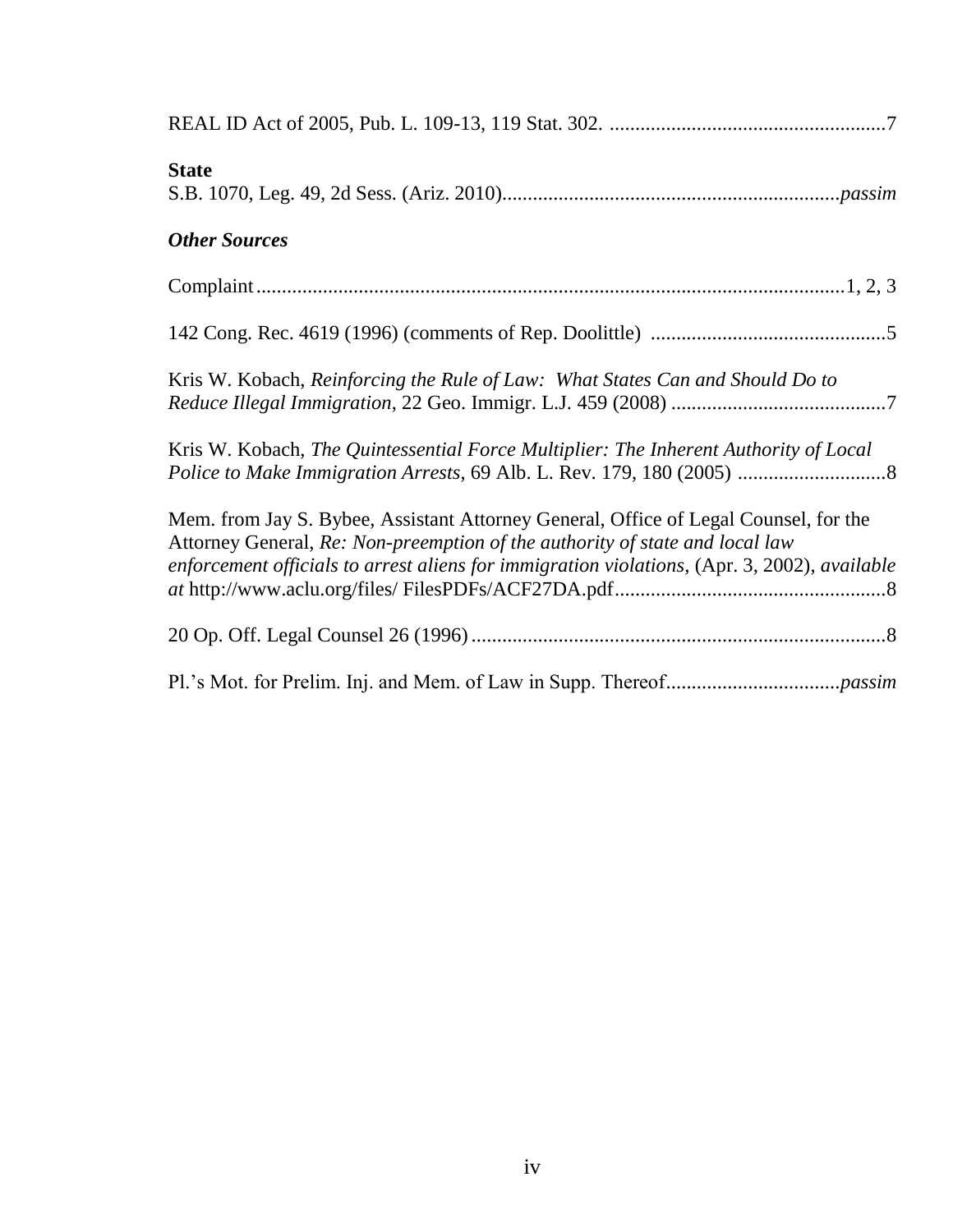#### **INTEREST OF** *AMICI*

<span id="page-6-0"></span>*Amici*, the above-captioned Members of Congress, are currently serving in the One Hundred Eleventh Congress. *Amici* are committed to the constitutional principles of federalism and separation of powers, both of which are jeopardized by the Plaintiff"s attack against Arizona.

#### **ARGUMENT**

### <span id="page-6-2"></span><span id="page-6-1"></span>**I. CONGRESS HAS PLENARY POWER OVER IMMIGRATION, AND PLAINTIFF'S CLAIM THAT ITS AUTHORITY TO ENFORCE THE LAW PREEMPTS S.B. 1070 IS MERITLESS.**

Congress has plenary power over immigration law, *INS v. Chadha*, 462 U.S. 919, 940 (1983), and as Plaintiff notes, the immigration laws Congress has passed reflect national and foreign policy goals. Cmpl. ¶ 19. S.B. 1070, Leg. 49, 2d Sess. (Ariz. 2010) ("S.B. 1070"), does not interfere with U.S. foreign policy goals as prescribed by Congress.

Plaintiff argues that "S.B. 1070 is independently preempted because it impermissibly conflicts with U.S. foreign policy," Pl."s Mot. for Prelim. Inj. and Mem. of Law in Supp. Thereof ("Pl. Br.") at 22. Plaintiff claims that S.B. 1070 infringes on the Executive's "broad authority over foreign affairs," Cmpl.  $\P$  16, to ensure immigration law has minimal impact on U.S. foreign policy. *See id.* ¶¶ 2, 4, 19, 22, 36-39, 42, 62, 65. Plaintiff imagines that this "broad authority" comes from a congressional grant of "discretion" in the immigration laws to balance "multiple interests as appropriate," such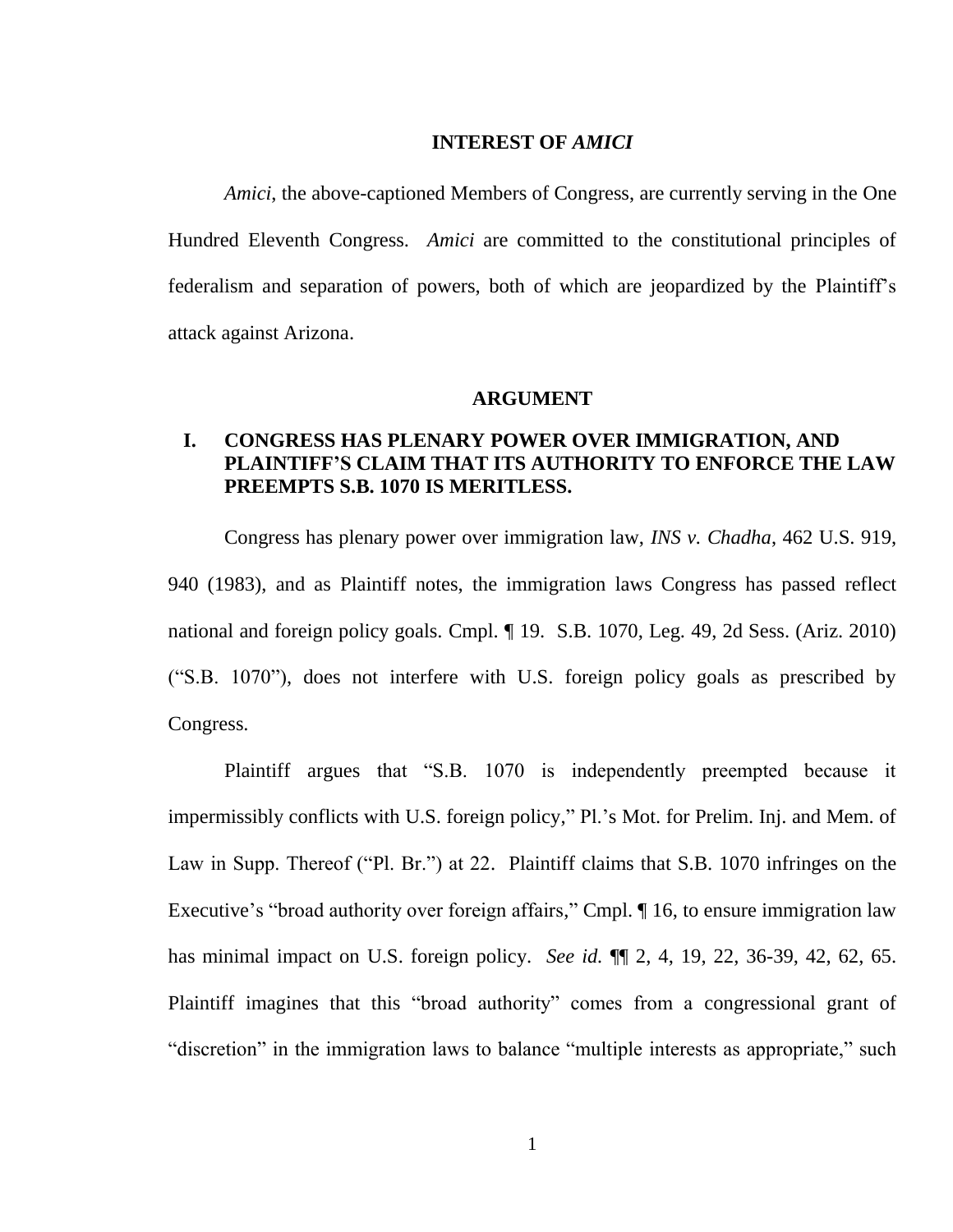as humanitarian and foreign policy interests. Cmpl. ¶¶ 17, 19. Plaintiff misapprehends the nature of its authority to enforce immigration law.

While the Executive has power to conduct United States foreign policy, Congress has plenary power to prescribe the immigration laws. *Chadha*, 462 U.S. at 940 ("The plenary authority of Congress over aliens . . . is not open to question"); *Nishimura Ekiu v. United States*, 142 U.S. 651, 659 (1893) (identifying different sources for Congress's power over aliens). Where Congress has prescribed those laws, the Executive must follow Congress"s direction. *See, e.g., Zadvydas v. Davis*, 533 U.S. 678, 696-99 (2001) (holding the Attorney General had no power to detain aliens indefinitely because that power conflicted with 8 U.S.C. § 1231(a)(6)); *Jama v. ICE*, 543 U.S. 335, 368 (2005) (Souter, J., dissenting) ("Congress itself . . . significantly limited Executive discretion by establishing a detailed scheme that the Executive must follow in removing aliens").<sup>2</sup>

As Plaintiff notes, "[t]he Supreme Court has recognized the "Nation"s need to "speak with one voice" in immigration matters."" Pl. Br. at 23 (quoting *Zadvydas*, 533 U.S. at 700). Plaintiff also recognizes that, "[i]n crafting federal immigration law and policy, Congress has necessarily taken into account multiple and often competing

1

<sup>2</sup> *United States ex rel. Knauff v. Shaughnessy*, 338 U.S. 537 (1950), is not contrary to this principle. One issue in *Knauff* was whether Congress unconstitutionally delegated legislative power to the President. *Id*. at 542. The Court found that it had not, noting that "[t]he exclusion of aliens is a fundamental act of sovereignty" that "stems not alone from legislative power but is inherent in the executive power to control the foreign affairs of the nation." *Id*. Thus, "Congress may in broad terms authorize the executive to exercise the power . . . ." *Id*. at 543. "Executive officers may be entrusted with the duty of specifying the procedures *for carrying out the congressional intent*." *Id*. (emphasis added). *Knauff* thus presupposes that the Executive must act in accord with Congress's wishes.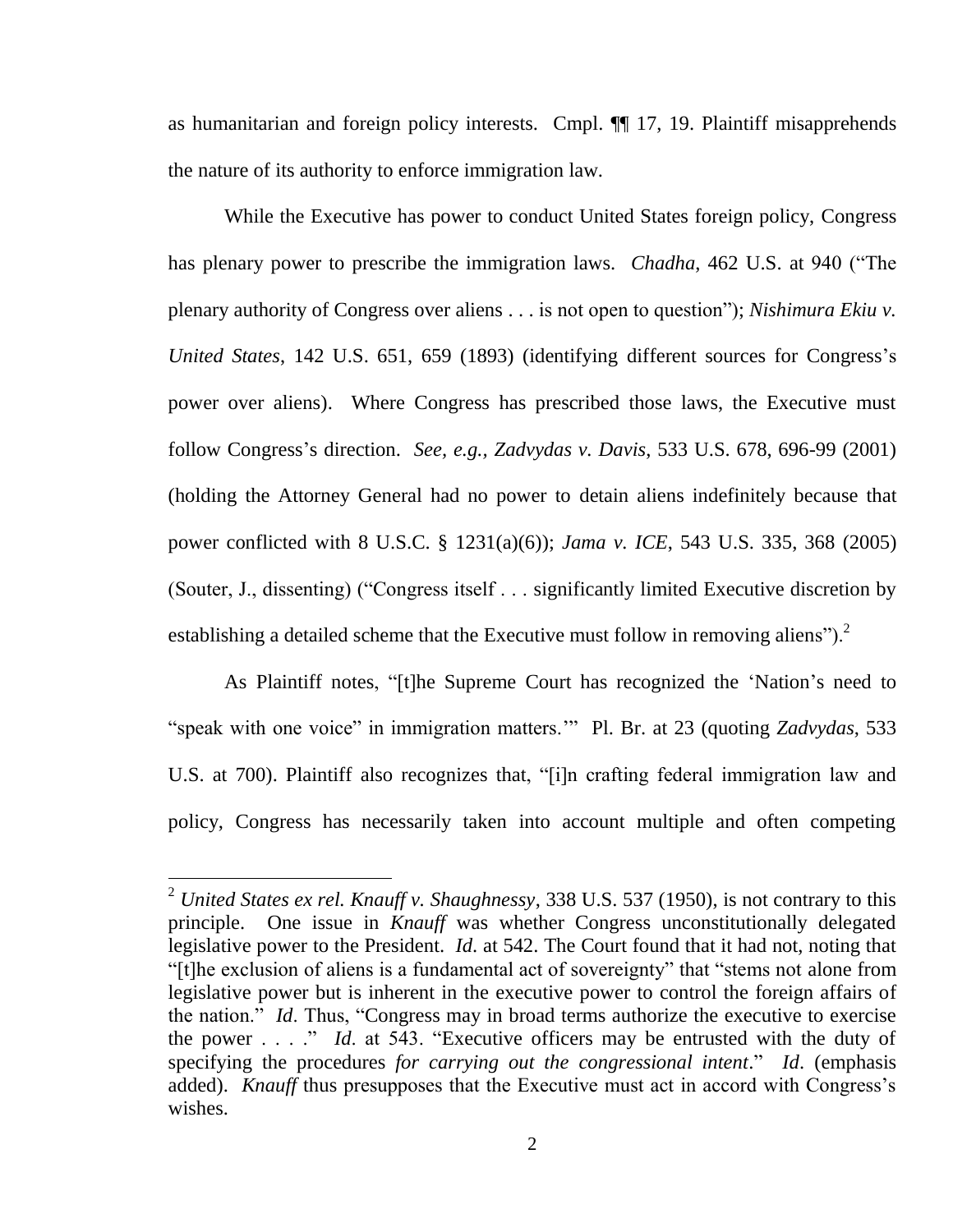national interests," including foreign policy. Cmpl. ¶ 19; *see Harisiades v. Shaughnessy*, 342 U.S. 580, 588-89 (1952) (Immigration policy "is vitally and intricately interwoven with contemporaneous policies in regard to [among other things] the conduct of foreign relations."). While some immigration laws grant Executive officials discretion, the laws balance these concerns within the constraints of each statute's text, not the Executive's exercise of prosecutorial discretion. *Cf., Oceanic Navigation Co. v. Stranahan*, 214 U.S. 320, 339-40 (1909) (Congressional authority over aliens "embraces every conceivable aspect of that subject."); *Jama*, 543 U.S. at 368 (Souter, J., dissenting) ("Talk of judicial deference to the Executive in matters of foreign affairs, then, obscures the nature of our task here, which is to say not how much discretion we think the Executive ought to have, but how much discretion Congress has chosen to give it."). Where Congress exercises plenary power to prescribe laws, Executive officers must work within those constraints. *Youngstown Sheet & Tube Co. v. Sawyer*, 343 U.S. 579, 587 (1952) ("President"s power to see that the laws are faithfully executed refutes the idea that he is to be a lawmaker.").

Federal agency regulation only preempts state law when the agency is acting within the scope of its congressionally-delegated authority. *Louisiana Pub. Serv. Comm'n v. FCC*, 476 U.S. 355, 369 (1986). The Department of Homeland Security ("DHS") has no formal regulations expressly preempting S.B. 1070. Instead, Plaintiff relies on a novel claim that a general implied "prosecutorial discretion" not to impose federal sanctions on an alien violator, based on complex political policy considerations, can preempt in lieu of actual regulations. Pl. Br. at 24. However, where agency preemption is only implied, the presumption *against* preemption is at its strongest: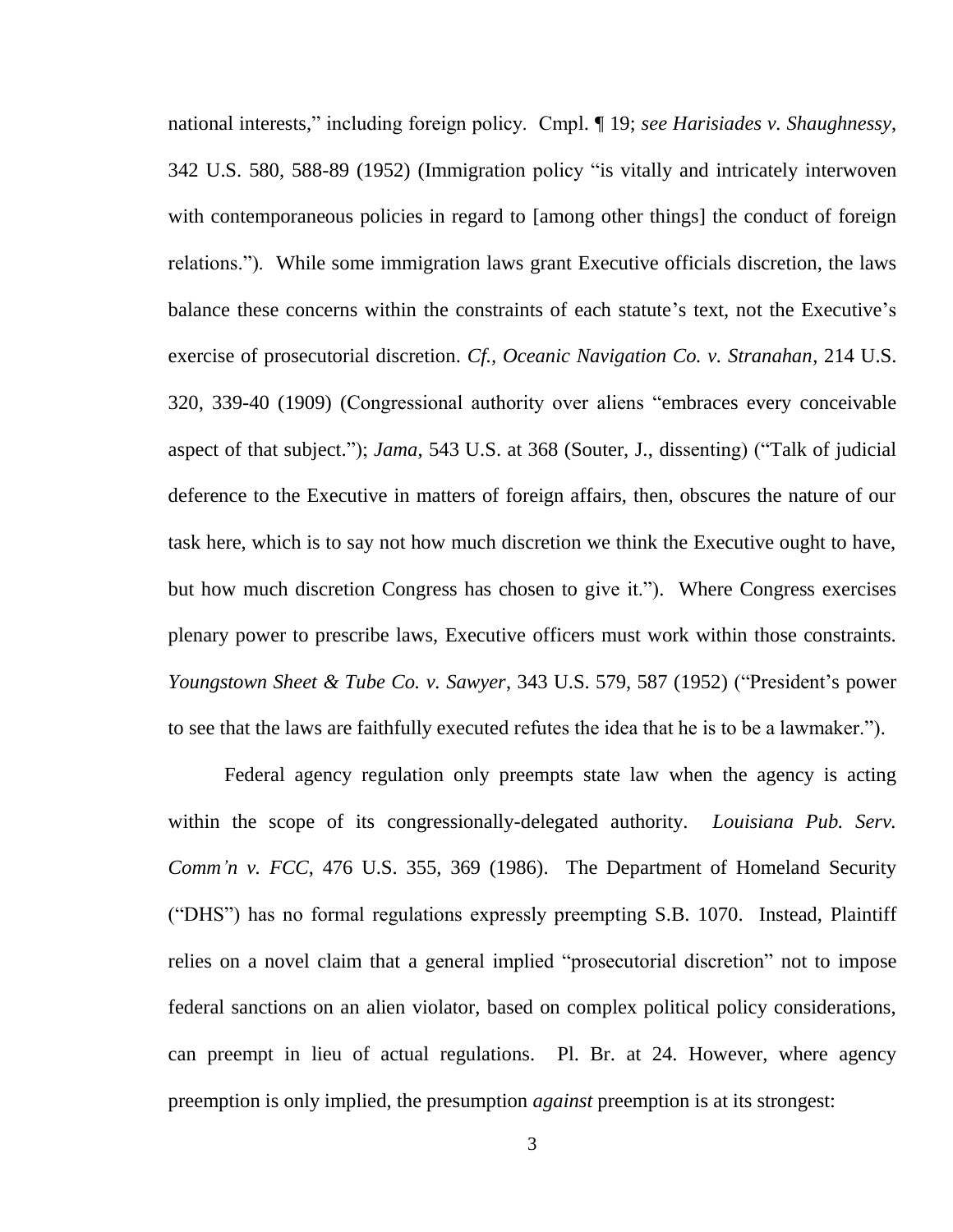[A]gencies normally deal with problems in far more detail than does Congress. To infer pre-emption whenever an agency deals with a problem comprehensively is virtually tantamount to saying that whenever a federal agency decides to step into a field, its regulations will be exclusive. Such a rule, of course, would be inconsistent with the federal-state balance embodied in our Supremacy Clause jurisprudence.

*Hillsborough County v. Automated Med. Lab., Inc.*, 471 U.S. 707, 717 (1985). As for the scope of the agency's delegated authority, the Court may not, "simply . . . accept an argument that the [agency] may . . . take action which it thinks will best effectuate a federal policy" because "[a]n agency may not confer power upon itself." *Louisiana Public Serv. Comm'n,* 476 U.S. at 374. "To permit an agency to expand its power in the face of a congressional limitation on its jurisdiction would be to grant to the agency power to override Congress." *Id.* at 374-75.

The Executive's power to enforce federal immigration law does not confer the power to preempt state immigration enforcement by choosing, for foreign policy or other reasons, to selectively enforce the laws. Only Congress's "clear and manifest purpose" preempts state laws. *Altria Group, Inc. v. Good*, 129 S. Ct. 538, 543 (2008) (quoting *Rice* v. *Santa Fe Elevator Corp.*, 331 U.S. 218, 230 (1947)). As Section II describes below, S.B. 1070 is not preempted because it is fully consonant and integrated with federal immigration laws.

### <span id="page-9-0"></span>**II. S.B. 1070 IS FULLY CONSONANT WITH FEDERAL IMMIGRATION POLICY THAT PROMOTES INCREASINGLY GREATER ROLES FOR STATES IN ENFORCING IMMIGRATION LAW.**

As discussed above, Acts of Congress express federal immigration policy, not the Executive's enforcement authority or the current Administration's political views.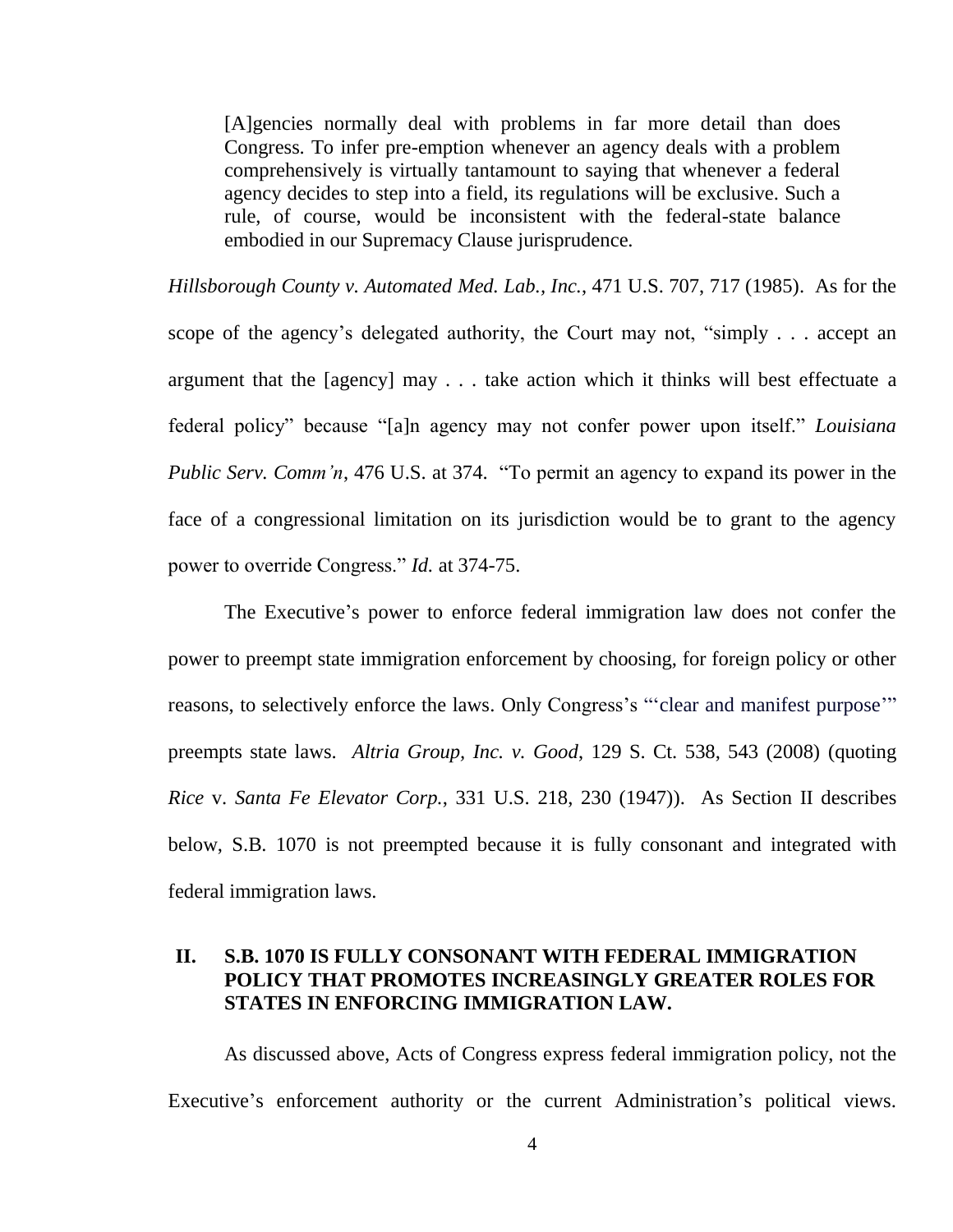Congress has passed numerous acts that welcome state involvement in immigration control. Congress has expressed its intent by (1) expressly reserving inherent state authority in immigration law enforcement  $(8 \text{ U.S.C. } § 1357(g)(10) (2006)), (2)$  banning sanctuary policies that interfere with the exercise of that authority (8 U.S.C. §§ 1373(a)- (b), 1644 (2006)), (3) requiring federal officials to respond to state inquiries (8 U.S.C.§ 1373(c) (2006)), (4) simplifying the process for making such inquiries (Law Enforcement Support Center ("LESC")), (5) deputizing state and local officers as immigration agents (8 U.S.C. § 1357(g)(1) (2006)), and (6) compensating states that assist (8 U.S.C. §  $1103(a)(11)$  (2006)). This body of law illustrates that it was not Congress's "clear and manifest purpose" to preempt state laws such as S.B. 1070. *See Altria Group*, 129 S. Ct. at 543.

In encouraging cooperative enforcement of immigration law, Congress did not displace State and local enforcement activity. *See Gonzales v. City of Peoria*, 722 F.2d 468, 474 (9th Cir. 1983); *United States v. Salinas-Calderon*, 728 F.2d 1298, 1301 n.3 (10th Cir. 1984) (State and local officers have "general investigatory authority to inquire into possible immigration violations."). Instead, Congress wanted to expand state authority because it worried that "perceived federal limitations" could ""tie[] the hands of . . . law enforcement officials . . . ."" *United States v. Vasquez-Alvarez*, 176 F.3d 1294, 1298 (10th Cir. 1999) (quoting 142 Cong. Rec. 4619 (1996) (comments of Rep. Doolittle)). Congress enacted 8 U.S.C. § 1252c (2006) to clarify that federal law does not preempt state and local officers from arresting an illegally present alien convicted of a felony and ordered deported. *Vasquez-Alvarez*, 176 F.3d at 1298. However, Section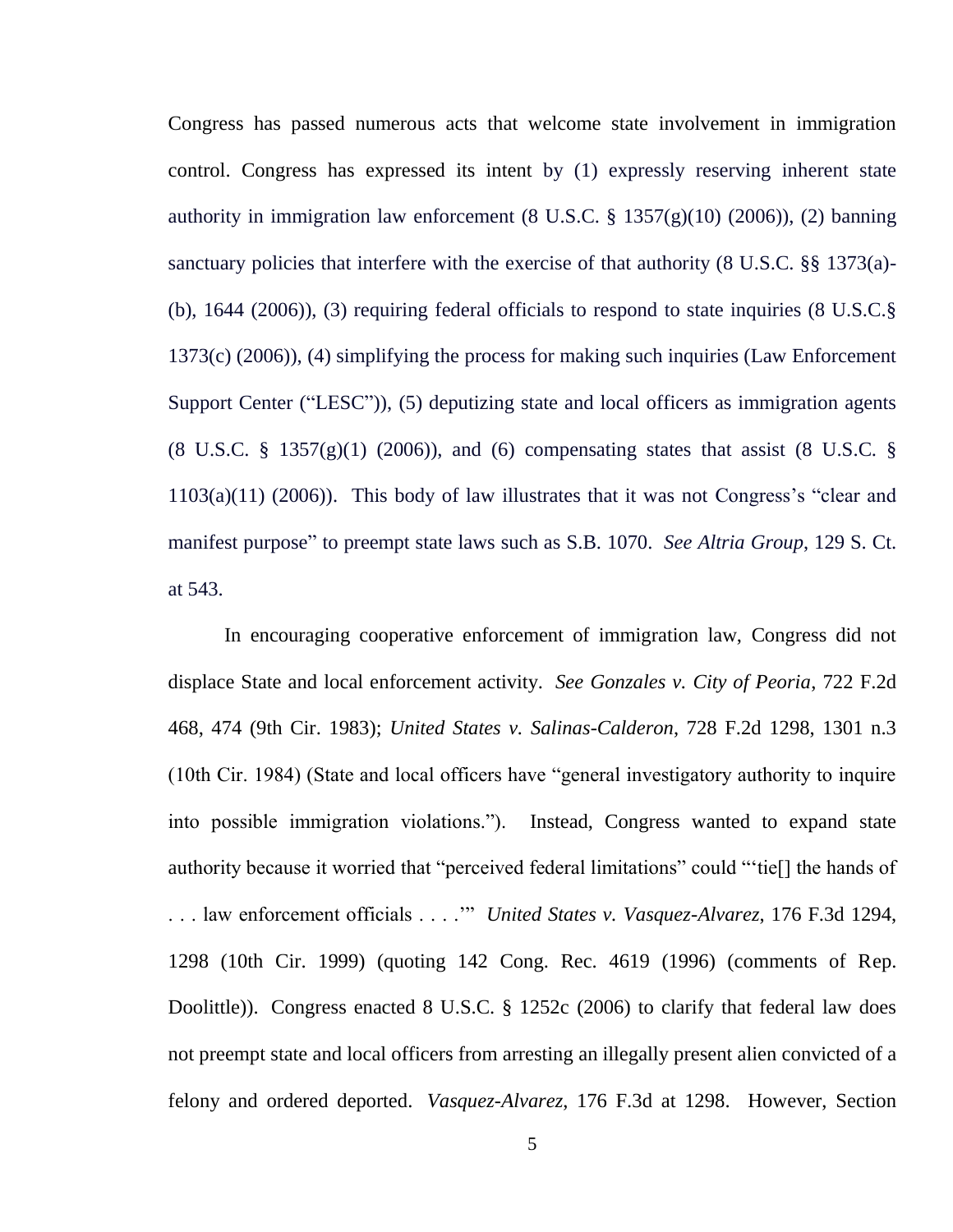1252c does not preempt states from assisting in enforcement outside of those preconditions, as Plaintiff implies, Pl. Br. at 6, but instead "displace[s] a perceived federal limitation on the ability of state and local officers to arrest aliens . . . in violation of Federal immigration laws." *Vasquez-Alvarez*, 176 F.3d at 1298-99.

Congress was also concerned that cities were prohibiting officers from contacting the then-INS about possible immigration violations. *See, e.g., City of New York v. United States*, 179 F.3d 29, 31-32 (2d Cir. 1999). In response, Congress passed two statutes in 1996 to ban such sanctuary policies. 3 8 U.S.C. § 1644 forbids state or local official actions that "prohibit[] or in any way restrict[]" a state or local government entity"s ability to "send[] to or receiv[e] . . . information regarding the immigration status, lawful or unlawful, of an alien in the United States." 8 U.S.C. § 1373(a)-(b) expands preemption of sanctuary policies to those that prohibit or restrict government entities or officials from sending or receiving information regarding "citizenship or immigration status," and also preempts laws that prohibit or restrict immigration status information sharing. Arizona integrated Congress's preemption of sanctuary policies into S.B. 1070. *See, e.g.,* S.B. 1070, § 2.

To ensure cooperation by federal officials, Congress *required* immigration authorities to respond to state and local inquiries seeking to "verify or ascertain the citizenship or immigration status of any individual  $\ldots$  ." 8 U.S.C. § 1373(c). Congress had already begun allocating funds to create the LESC, which is now the primary point of

1

 $3$  Although Plaintiff claims to be concerned that our country "speak with one voice in the immigration context," *see* Pl. Br. at 24, it has not sued any cities with sanctuary policies.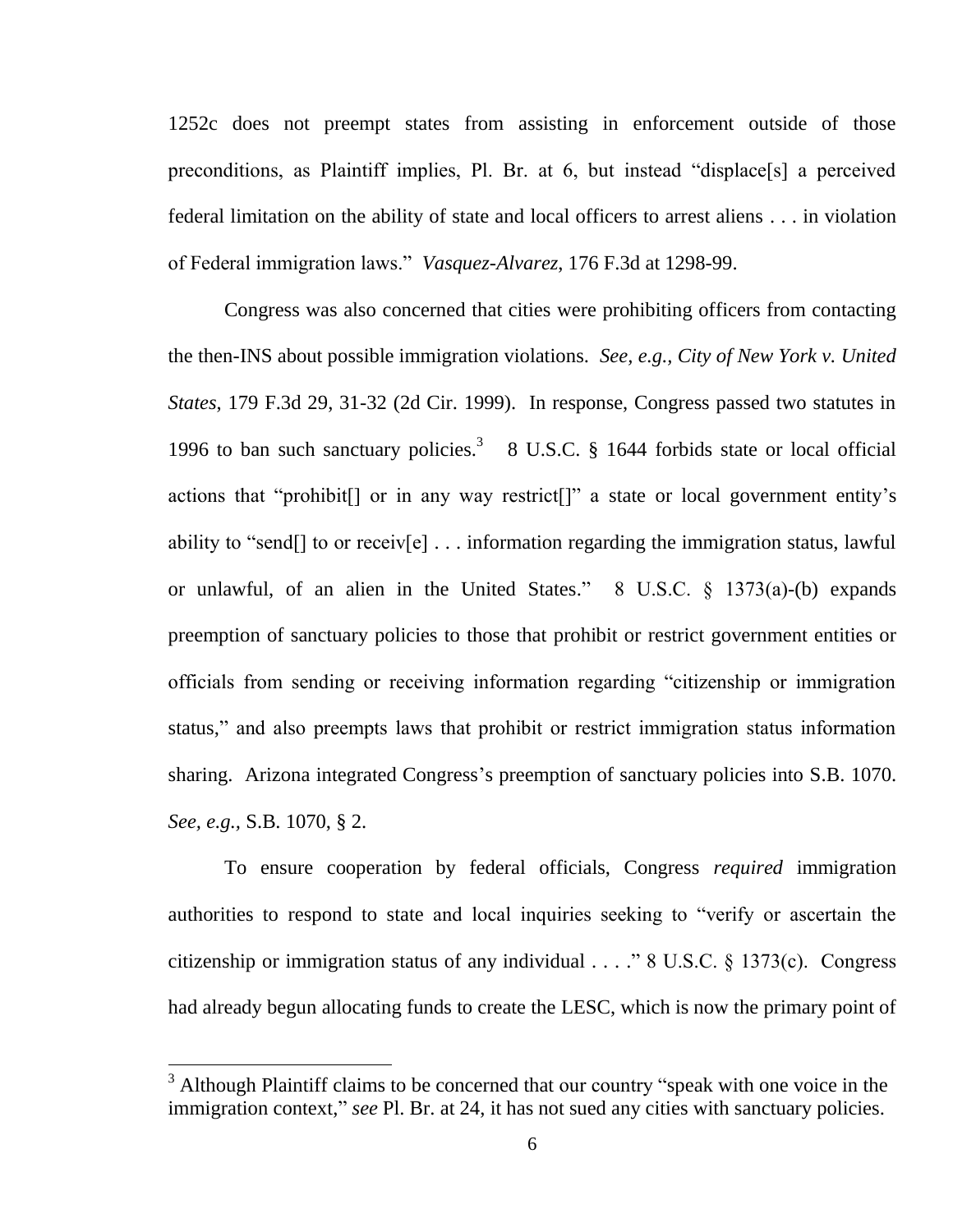contact between state officers and federal immigration agents for verifying immigration status. *See* Pl. Br. at 6. Citing § 1373(c), Arizona incorporated Congress's intent that DHS must respond to such inquiries. *See* S.B. 1070, § 2(B),(D). Plaintiff appears to refuse to comply with this mandate by claiming that Section 2 distracts DHS from other "priorities." *See* Pl. Br. at 19-20, 30-32 (DHS will have to divert resources to answer more local inquiries). But when Congress tells an agency to act, the agency must comply. *See Massachusetts v. EPA*, 549 U.S. 497, 533 (2007) (agency cannot refuse to obey statutory commands to pursue its own priorities).

In 1996, Congress also enacted 8 U.S.C.  $\S$  1357(g)(1), which allows state and local officers to be deputized as immigration agents. This congressionally-delegated authority is distinct from officers' inherent authority to inquire into immigration status and arrest for immigration violations. Kris W. Kobach, *Reinforcing the Rule of Law: What States Can and Should Do to Reduce Illegal Immigration*, 22 Geo. Immigr. L.J. 459, 478 (2008). But Congress reaffirmed that a state"s inherent authority to enforce federal immigration law was not restricted and that states could continue to assist in immigration enforcement. 8 U.S.C. § 1357(g)(10). In claiming preemption, Plaintiff ignores Congress"s intent expressed in 8 U.S.C. § 1357(g)(10). *See* Pl. Br. at 6, 12.

Congress also directs state motor vehicle departments to verify that alien applicants for state licenses are lawfully present. REAL ID Act of 2005, Pub. L. 109-13, 119 Stat. 302. Thus, Congress encouraged states to verify immigration status and further ensured that states are not safe-havens for illegal aliens. Finally, Congress has used its spending power, *see* Art. I Sec. 8, Cl. 1, to support cooperative immigration enforcement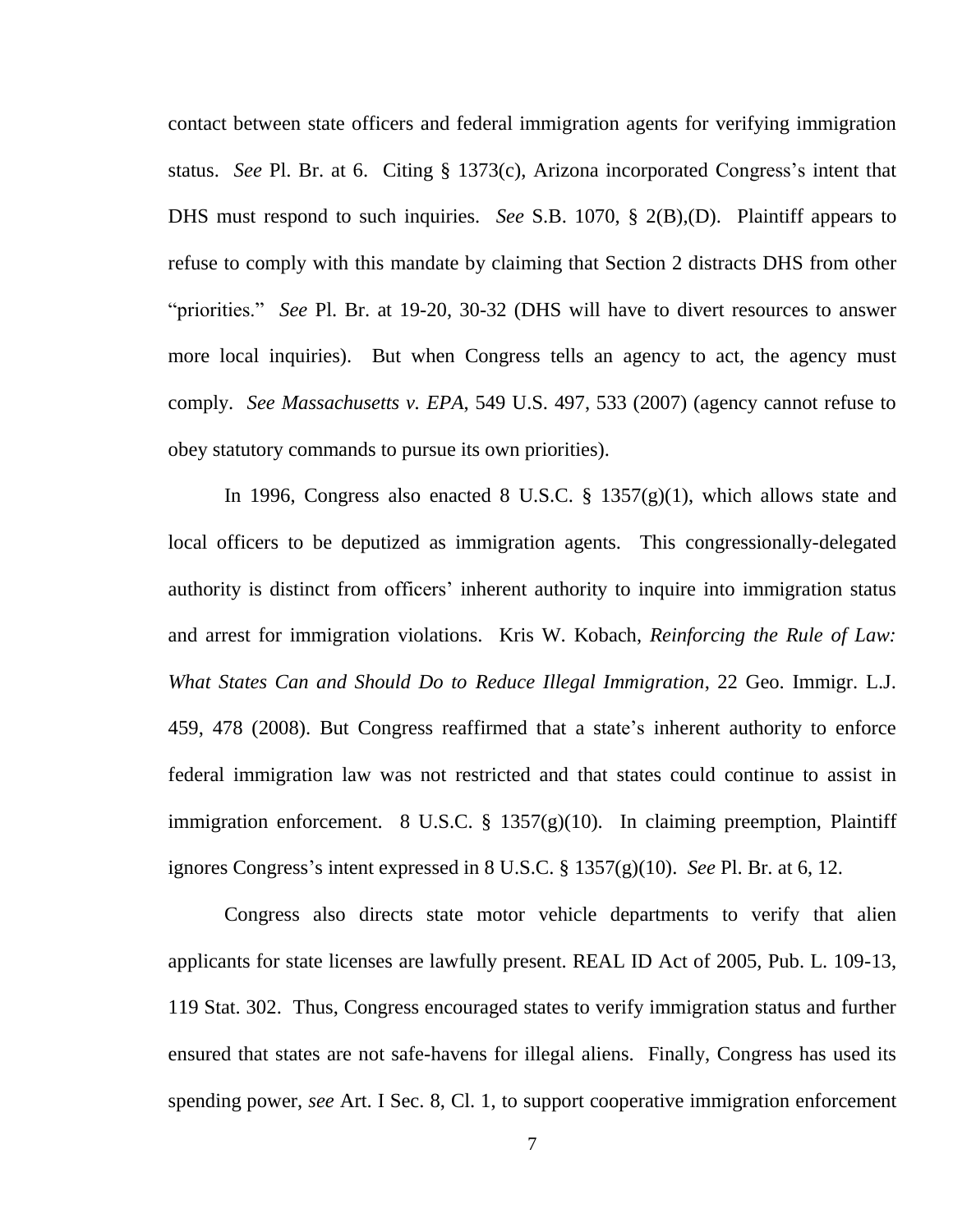by appropriating federal funds for state and local governments that assist in enforcing immigration laws. *See e.g.* 8 U.S.C. § 1103(a)(11).

Plaintiff's lawsuit also ignores the Executive's fourteen-year recognition that Congress encourages concurrent immigration enforcement. Since 2001, the Department of Justice ("DOJ") has entered warrants ("detainers") for civil immigration violations into the National Crime Information Center database ("NCIC"), available nationally to state and local officers. Kris W. Kobach, *The Quintessential Force Multiplier: The Inherent Authority of Local Police to Make Immigration Arrests*, 69 Alb. L. Rev. 179, 180 (2005). In 1996, the DOJ"s Office of Legal Counsel ("OLC") supported state and local enforcement of criminal INA provisions and also concluded that state and local officers could detain aliens for registration law violations. 20 Op. Off. Legal Counsel 26, 29, 37 (1996) (Exhibit A). $4$  In 2002, a revised OLC memo dropped the "criminal law enforcement only" limitation and analyzed the statutes and cases expressing Congress"s intent to allow broad concurrent enforcement. Mem. from Jay S. Bybee, Assistant Attorney General, Office of Legal Counsel, for the Attorney General, *Re: Nonpreemption of the authority of state and local law enforcement officials to arrest aliens for immigration violations*, 5-8 (Apr. 3, 2002), *available at* http://www.aclu.org/files/ FilesPDFs/ACF27DA.pdf (Exhibit B).

<u>.</u>

<sup>&</sup>lt;sup>4</sup> Courts also recognize state and local authority to arrest aliens for violating alien registration laws. *Martinez-Medina v. Holder*, No. 06-75778, 2010 U.S. App. LEXIS 10663, \*2-4 (9th Cir. May 25, 2010); *see also Estrada v. Rhode Island*, 594 F.3d 56, 65 (1st Cir. 2010).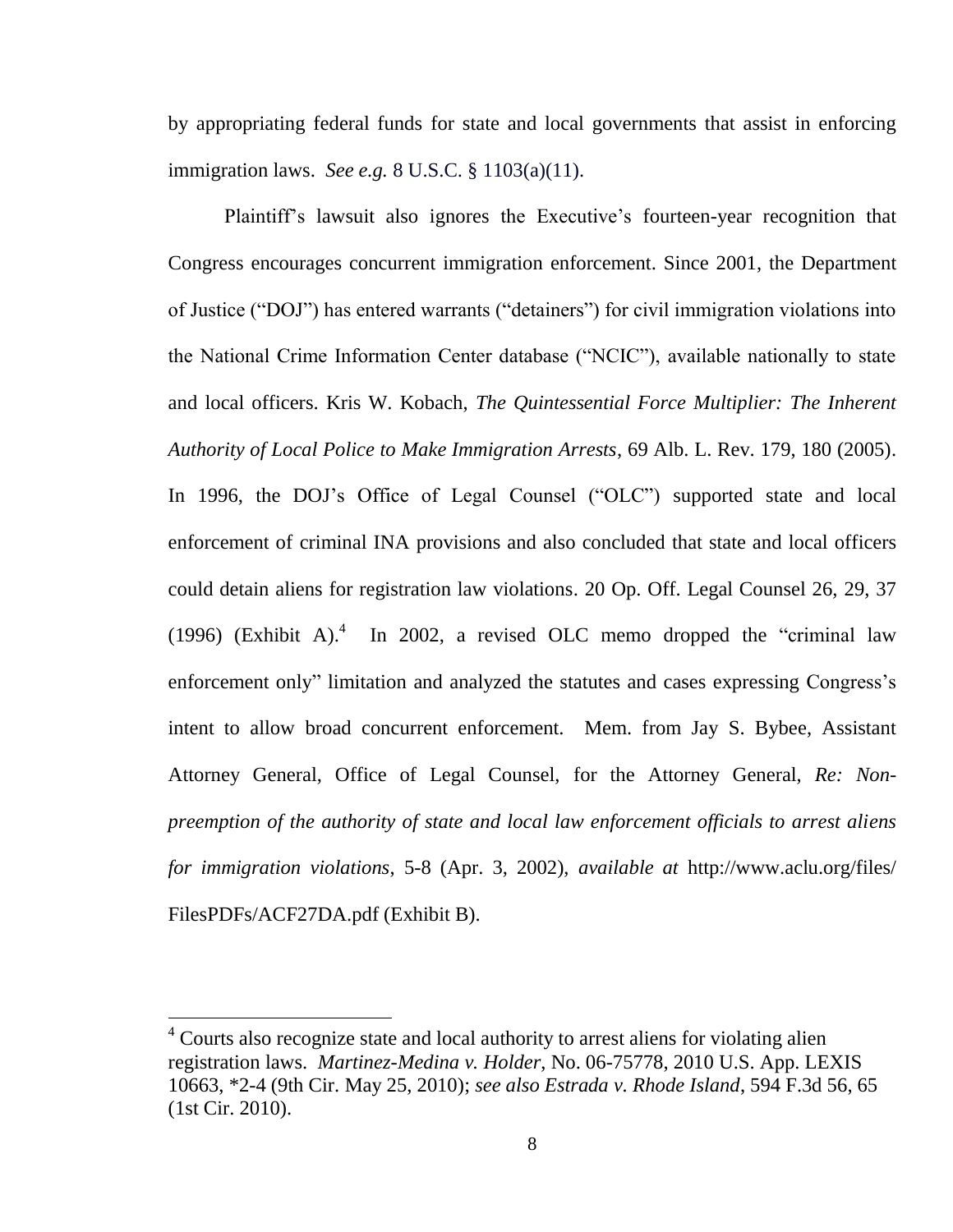Because S.B. 1070 integrates this body of federal law, it is not preempted. Section 2 directs Arizona officers to verify immigration status through a statute that requires a federal response, regardless of the number of inquiries  $(8 \text{ U.S.C. } §1373(c))$ .<sup>5</sup> Section 3 mirrors the federal alien registration laws by relying on federal requirements and procedures, not creating its own state system (8 U.S.C. §§ 1304(e), 1306(a) (2006)). Section 4, prohibiting the smuggling of illegal aliens, reinforces federal laws criminalizing the same conduct (8 U.S.C. § 1324(a) (2006)). Section 5 promotes federal laws that penalize employing illegal aliens (8 U.S.C. § 1324a(a)-(c) (2006)) and recognizes that Congress only preempted sanctions on *employers* employing unauthorized aliens, not unauthorized aliens" acceptance of employment. (8 U.S.C. § 1324a(h)(2) (2006)).<sup>6</sup> Section 5 also mirrors the federal "harboring" statutes (8 U.S.C. §  $1324(a)(1)(A)(ii)-(iv)$  (2006)) by prohibiting the same conduct. Section 6 is consistent with federal law reserving states' authority to arrest individuals for immigration violations. *Salinas-Calderon*, 728 F.2d at 1301 n.3 (validating a warrantless arrest for a violation of immigration law and noting that officers have "general investigatory authority to inquire into possible immigration violations"). Finally, Section 12 clarifies that Arizona complied with federal immigration laws in enacting S.B. 1070. Complete integration between S.B. 1070 and federal law is not only possible, it is virtually guaranteed. *See [Michigan Canners & Freezers v. Agric.](https://www.lexis.com/research/buttonTFLink?_m=2d8467249ed14cf8507fbb0cefa2d7d9&_xfercite=%3ccite%20cc%3d%22USA%22%3e%3c%21%5bCDATA%5b989%20So.%202d%20770%5d%5d%3e%3c%2fcite%3e&_butType=3&_butStat=2&_butNum=75&_butInline=1&_butinfo=%3ccite%20cc%3d%22USA%22%3e%3c%21%5bCDATA%5b467%20U.S.%20461%2c%20469%5d%5d%3e%3c%2fcite%3e&_fmtstr=FULL&docnum=1&_startdoc=1&wchp=dGLbVtb-zSkAz&_md5=ebebaa0e1ee28aeb5110552b2f47b272) Mktg. and Bargaining Bd.,* 467

<u>.</u>

<sup>&</sup>lt;sup>5</sup> Section 2 codifies an officer's judicially-recognized power to detain and contact ICE on reasonable suspicion of unlawful status. *See e.g. Vasquez-Alvarez*, 176 F.3d at 1297-99; *United States v. Soriano-Jarquin*; 492 F.3d 495, 497-99, 501 (4th Cir. 2007).

 $6$  The express preemption clause (8 U.S.C. § 1324a(h)(2)) shows that Congress could have, but did not, preempt sanctions against unauthorized alien employees.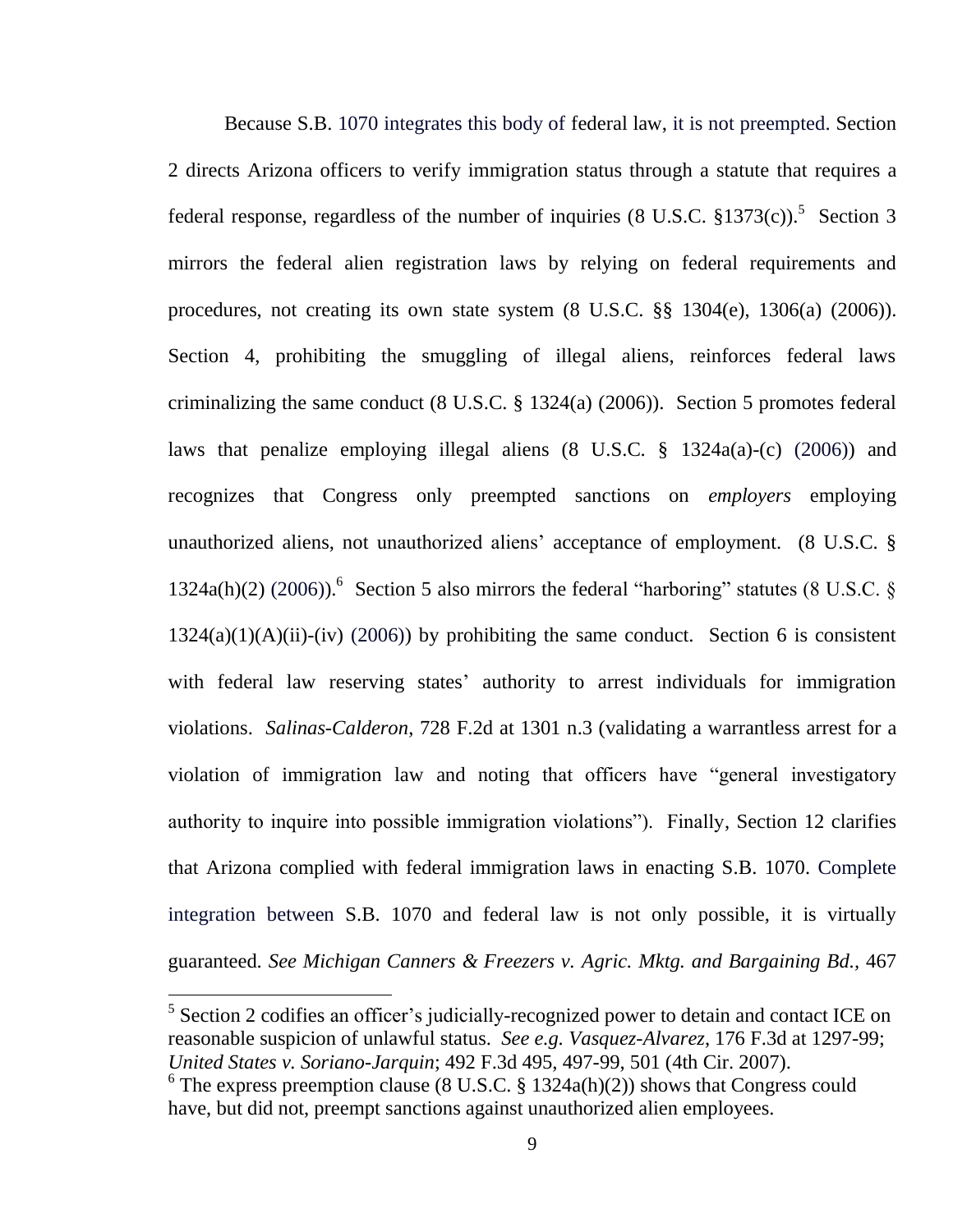U.S. 461, 469 (1984) (conflict preemption exists if it is impossible to comply with both state and federal law). Because S.B. 1070 and federal law do not conflict, dual sovereignty allows them to coexist. *De Canas v. Bica*, 424 U.S. 351, 358 n.5 (1976); *State v. Reyes*, 989 So. 2d 770, 777 (La. Ct. App. 2008).

### **CONCLUSION**

Congress has plenary authority to regulate aliens. Congress has continuously encouraged states to assist in enforcing federal immigration law. S.B. 1070 is consistent with that intent. Therefore, this Court should deny Plaintiff's motion for a preliminary injunction.

Respectfully submitted this 20th day of July, 2010,

Michael M. Hethmon\* Garrett Roe\* IMMIGRATION REFORM LAW INSTITUTE 25 Massachusetts Ave, NW Suite 335 Washington, DC 20001 (202) 232-5590 (202) 464-3590 (fax) mhethmon@irli.org groe@irli.org

 /s/Michael Meehan Michael Meehan (AZ Bar # 2892) Munger Chadwick, P.L.C. 333 N. Wilmot, Suite 300 Tucson, Arizona 85711 (520)721-1900 (520)747-1550 (fax) mmeehan@mungerchadwick.com

Jay Alan Sekulow\* Colby M. May\* AMER. CENTER FOR LAW & JUSTICE 201 Maryland Ave., NE Washington, DC 20002 (202) 546-8890 (202) 546-9309 (fax) jsekulow@aclj.org cmmay@aclj-dc.org

\*Not admitted in this jurisdiction